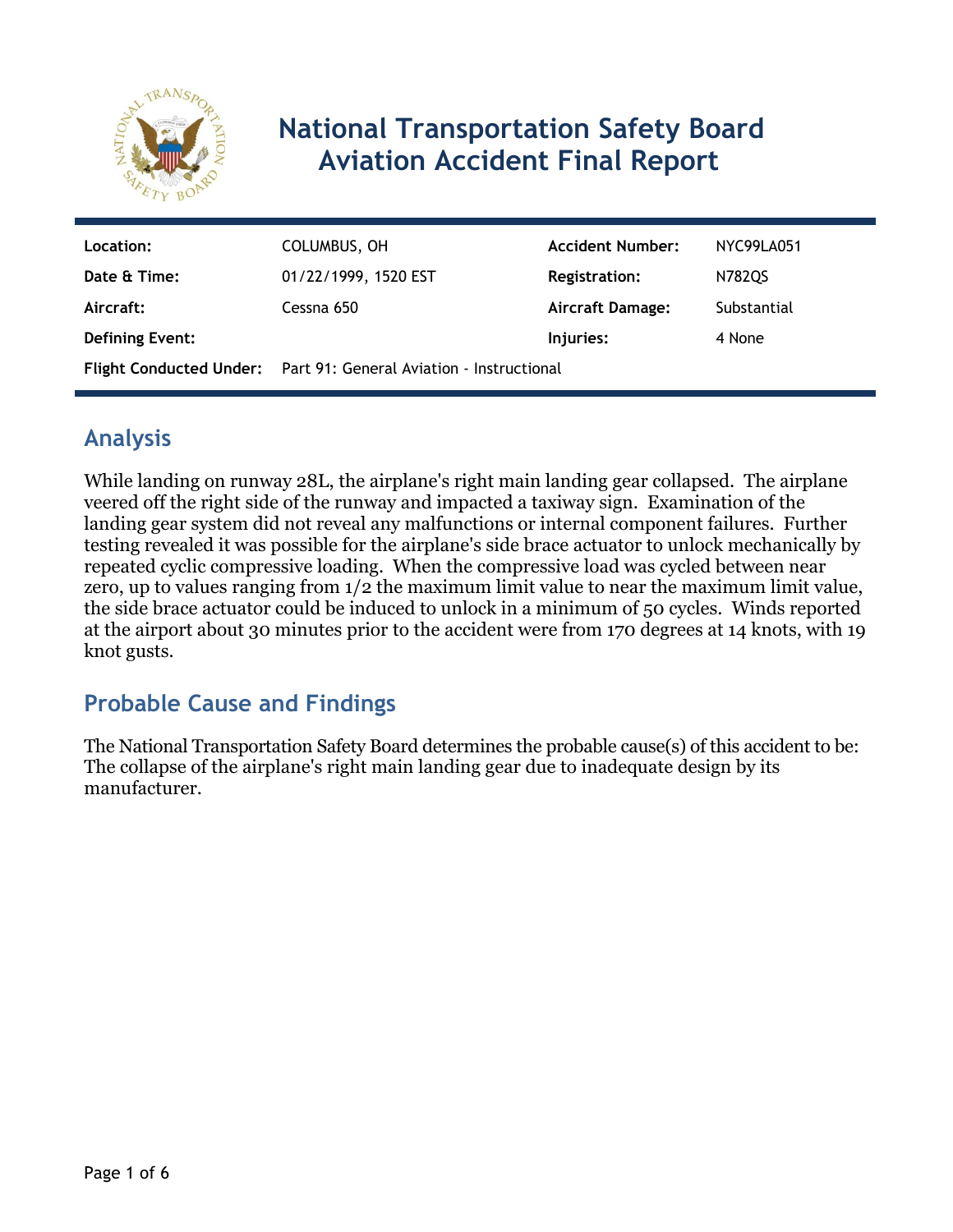### **Findings**

Occurrence #1: MAIN GEAR COLLAPSED Phase of Operation: LANDING - ROLL

Findings

- 1. WEATHER CONDITION CROSSWIND
- 2. (C) LANDING GEAR,MAIN GEAR COLLAPSED
- 3. (C) ACFT/EQUIP,INADEQUATE DESIGN MANUFACTURER

----------

Occurrence #2: ON GROUND/WATER COLLISION WITH OBJECT Phase of Operation: LANDING - ROLL

Findings 4. OBJECT - AIRPORT SIGN/MARKER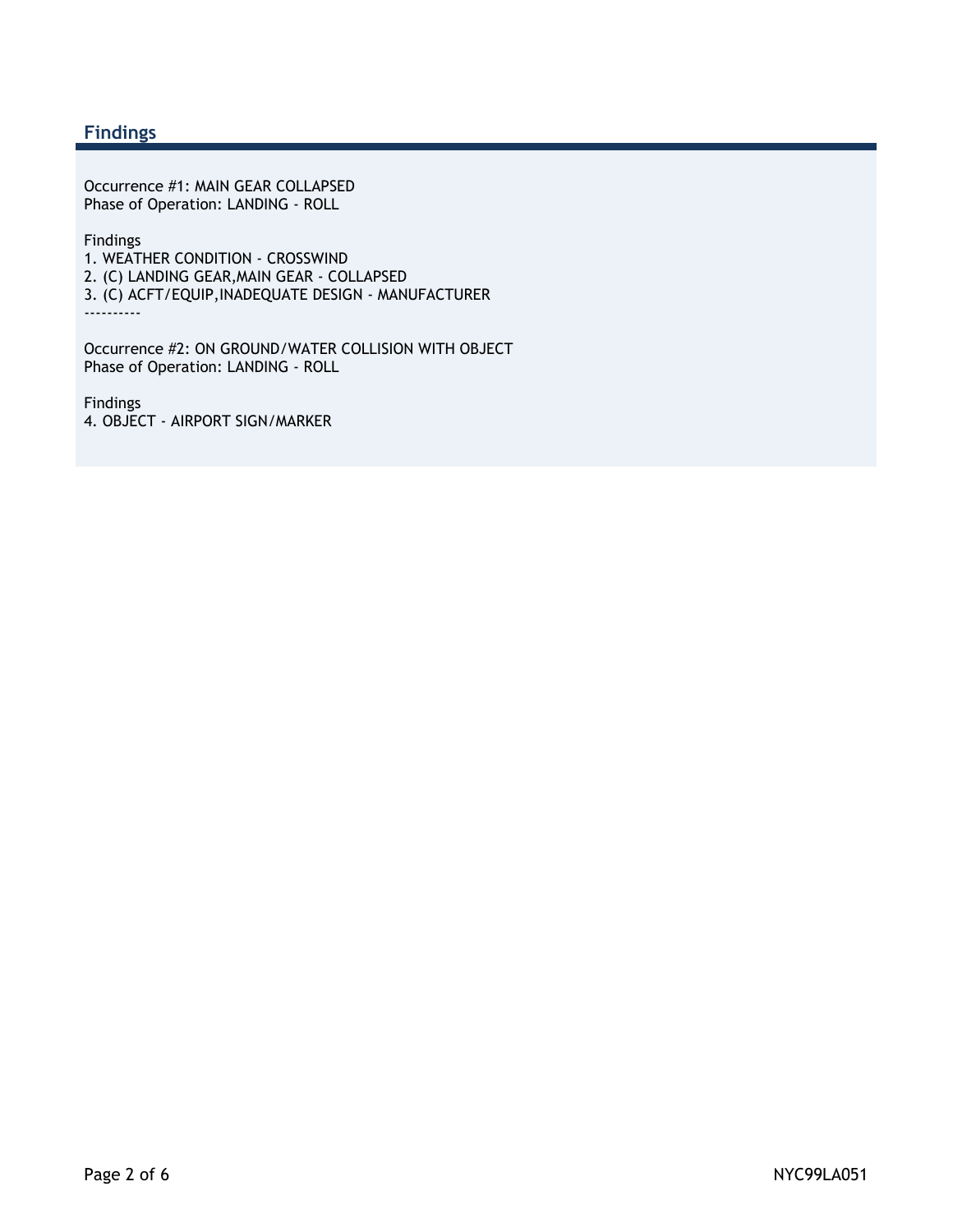### **Factual Information**

 On January 22, 1999, about 1520 eastern standard time, a Cessna 650 "Citation VII", N782QS, was substantially damaged when the right main landing gear collapsed during landing at the Port Columbus International Airport (CMH), Columbus, Ohio. The flight was operated by Executive Jet Aviation, Inc. (EJA), and conducted under 14 CFR Part 91, as a training flight. The two certificated airline transport pilots, a company pilot, and a company intern, were not injured. Visual meteorological conditions prevailed and an instrument flight plan had been filed for the flight which departed the Cincinnati Municipal/Lunken Field Airport.

The pilot receiving instruction was performing an instrument approach to runway 28L, a 10,250 foot long, 150 foot wide, asphalt runway. In a written statement, he said:

"...At approximately 220 feet, [the instructor pilot] pulled my hood off and told me to land. By this point we were at Vref + 10 or so and held that speed until the flare. I initiated the flare to arrest the sink rate, our lineup was good as I brought the power back. The main gear touched down and I brought the nose down...[the airplane] bounced slightly. At that point we heard a loud pop and the right wing started to dip. We realized that we had lost the right main gear..."

The airplane veered off the right side of runway 28L, and then impacted the "C4" taxiway sign located about 7,650 feet from the approach end of the runway.

Winds reported at CMH, at 1451, were from 170 degrees at 14 knots, with 19 knot gusts; however, while the airplane was on approach, the CMH Air Traffic Control Tower reported that the winds were from 180 degrees at 10 knots.

The pilot reported 3,208 hours of total flight experience, and was type rated in CE-500, and CE-650 airplanes. He had accumulated 1.4 hours of flight experience in the CE-650, prior to the accident flight, which included a landing he performed on January 21, 1999. Additionally, he had accumulated 24 hours of CE-650 simulator experience, which included 29 landings.

Examination of the wreckage was performed by a Federal Aviation Administration (FAA) Inspector. The airplane was moved to a hanger and raised. When the right main landing gear was extended by hand, it locked into place. After a new right main gear actuator and right side brace actuator were installed, the landing gear was cycled several times and the main landing gear performed satisfactorily. The nose landing gear had sustained impact damage which precluded its operation. The airplane's right and left main gear actuators and right and left side brace actuators were removed and retained for further examination. The airplane's landing gear hydraulic manifold was also retained.

According to the airplane's maintenance manual, "...The main gear locking side brace incorporates a locking mechanism which locks the side brace in the extended position to prevent the main landing gear from collapsing when fully extended. The side brace locking mechanism is unlocked when hydraulic pressure is applied to retract the gear. Maintenance of the left and right locking side brace is identical...."

Examination of the landing gear components removed from N782QS was conducted at the Cessna Aircraft Company (Cessna), Wichita, Kansas, under the supervision of representatives from the local FAA Aircraft Certification Office. Present during the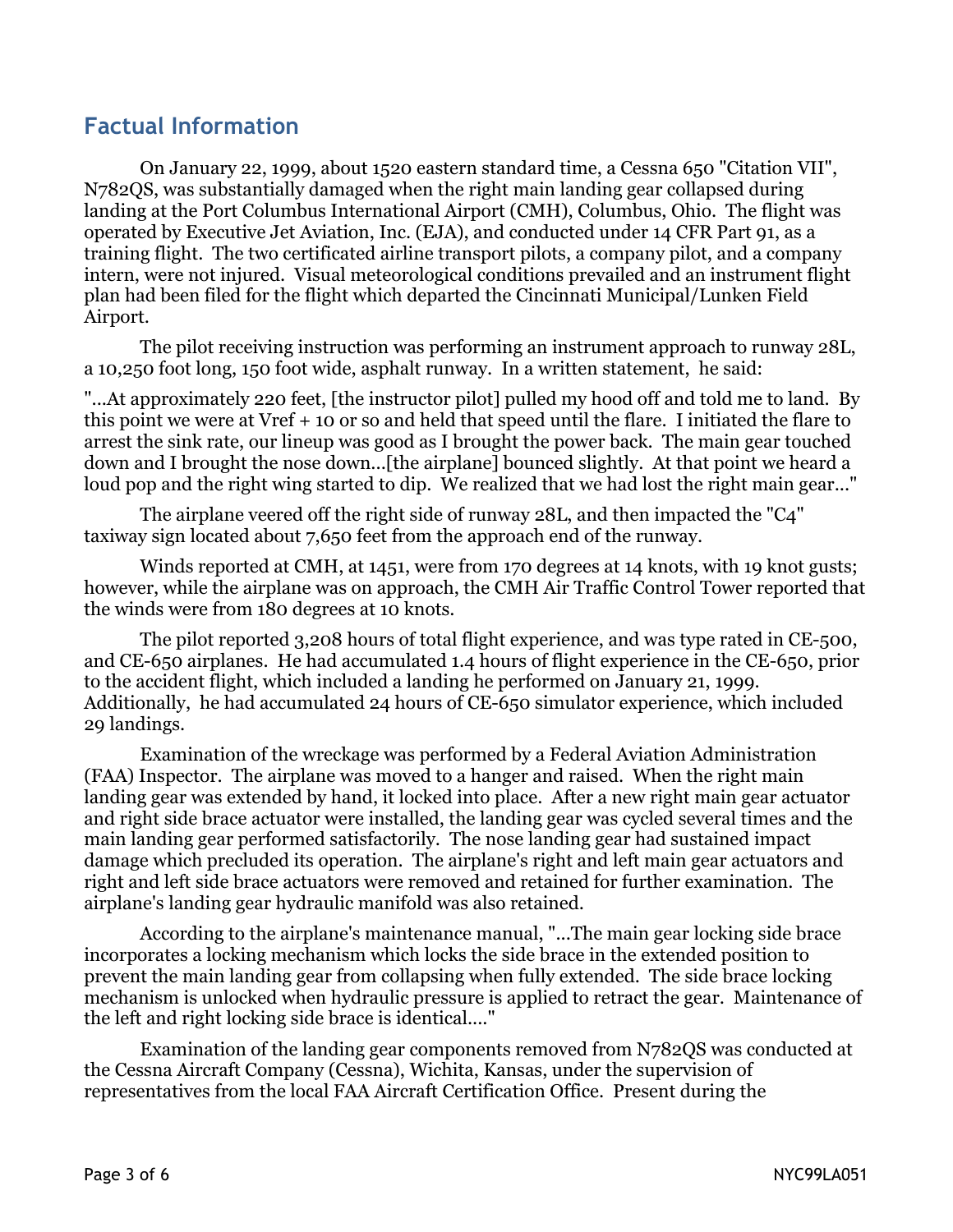examinations were representatives from Cessna, EJA, and Teijin Seiki Co., which manufactured the airplane's main landing gear actuators, and side brace actuators.

Examination of the components did not reveal any internal failures or malfunctions. A test plan was developed to explore a condition, or conditions that would cause the main landing gear side brace actuator to unlock without applying pressure higher than the normal hydraulic system return pressure to the actuator's retract port.

Testing revealed it was possible for the side brace actuator to unlock mechanically by repeated cyclic compressive loading. The compressive load was cycled between near zero, up to values ranging from 1/2 the maximum limit value to near the maximum limit values. During testing, it required a minimum of 50 cycles before the side brace actuator could be induced to unlock.

On October 9, 1997, a Cessna 650, of Taiwan registration B-4106, sustained minor damage when it's left landing gear collapsed while landing at Harbin Airport, Harbin, China. The incident was investigated by the Government of China, with assistance from the Cessna Aircraft Company (Cessna), Wichita, Kansas. Testing performed on the airplane's landing gear system did not reveal any mechanical malfunctions of the main gear and side brace actuators.

As of the date of this report, Cessna was testing "in-house" modified components and a modified hydraulic system to reduce the possibility of an inadvertent unlocking of the side brace actuator. According to a representative of Cessna, Cessna Engineering was waiting for the designer and manufacturer of the side brace actuator, to design, build and provide the modified parts. When made available, the modified parts will be implemented into the tests, and an FAA certification program. After certification, a mandatory service bulletin will be written and FAA approved for incorporation on new production, and "field" airplanes.

| Certificate:                     | Airline Transport; Commercial                                                                                                                                                                                                                    | Age:                              | 35, Male                      |
|----------------------------------|--------------------------------------------------------------------------------------------------------------------------------------------------------------------------------------------------------------------------------------------------|-----------------------------------|-------------------------------|
| Airplane Rating(s):              | Multi-engine Land; Single-engine<br>Land                                                                                                                                                                                                         | Seat Occupied:                    | Right                         |
| <b>Other Aircraft Rating(s):</b> | None                                                                                                                                                                                                                                             | <b>Restraint Used:</b>            | Seatbelt, Shoulder<br>harness |
| Instrument Rating(s):            | Airplane                                                                                                                                                                                                                                         | <b>Second Pilot Present:</b>      | Yes.                          |
| Instructor Rating(s):            | Airplane Multi-engine; Instrument<br>Airplane                                                                                                                                                                                                    | <b>Toxicology Performed:</b>      | <b>No</b>                     |
| <b>Medical Certification:</b>    | Class 1 Valid Medical--w/<br>waivers/lim.                                                                                                                                                                                                        | <b>Last Medical Exam:</b>         | 10/04/1998                    |
| <b>Occupational Pilot:</b>       |                                                                                                                                                                                                                                                  | Last Flight Review or Equivalent: |                               |
| <b>Flight Time:</b>              | 5500 hours (Total, all aircraft), 267 hours (Total, this make and model), 4350 hours (Pilot In<br>Command, all aircraft), 44 hours (Last 90 days, all aircraft), 14 hours (Last 30 days, all<br>aircraft), 6 hours (Last 24 hours, all aircraft) |                                   |                               |

#### **Pilot Information**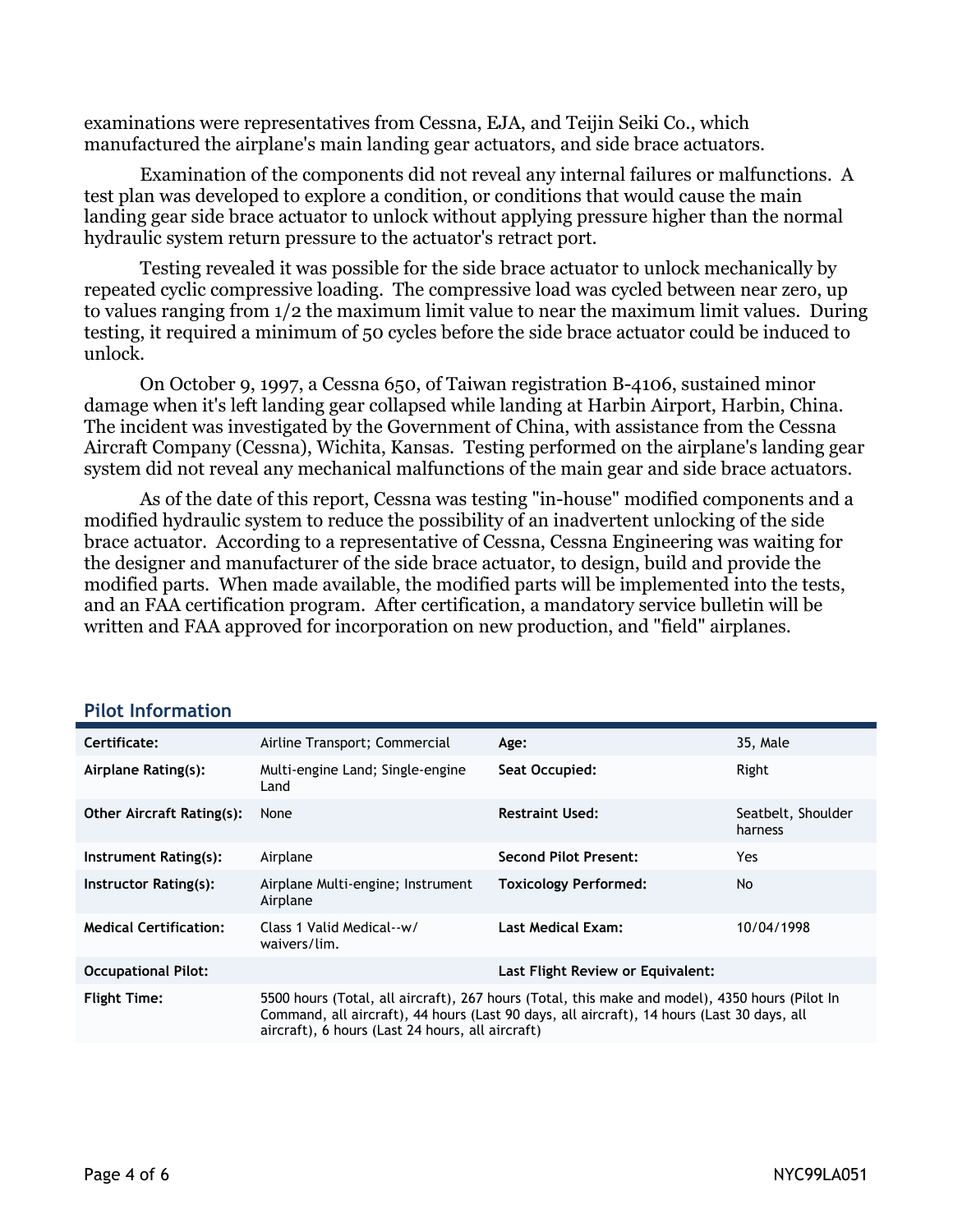### **Aircraft and Owner/Operator Information**

| Aircraft Manufacturer:            | Cessna                   | <b>Registration:</b>                  | N782QS       |
|-----------------------------------|--------------------------|---------------------------------------|--------------|
| Model/Series:                     | 650 650                  | <b>Aircraft Category:</b>             | Airplane     |
| Year of Manufacture:              |                          | <b>Amateur Built:</b>                 | <b>No</b>    |
| Airworthiness Certificate:        | Normal                   | Serial Number:                        | 7082         |
| <b>Landing Gear Type:</b>         | Retractable - Tricycle   | Seats:                                | 10           |
| Date/Type of Last Inspection:     | 01/22/1999, AAIP         | Certified Max Gross Wt.:              | 22650 lbs    |
| Time Since Last Inspection:       | 2 Hours                  | Engines:                              | 2 Turbo Fan  |
| Airframe Total Time:              | 2 Hours                  | <b>Engine Manufacturer:</b>           | Garrett      |
| ELT:                              | Installed, not activated | <b>Engine Model/Series:</b>           | TFE731-4R-2S |
| <b>Registered Owner:</b>          | EXECUTIVE JET SALES, INC | <b>Rated Power:</b>                   | 4080 lbs     |
| Operator:                         |                          | Air Carrier Operating<br>Certificate: | None         |
| <b>Operator Does Business As:</b> |                          | <b>Operator Designator Code:</b>      | <b>DXTA</b>  |

### **Meteorological Information and Flight Plan**

| <b>Conditions at Accident Site:</b>     | <b>Visual Conditions</b> | <b>Condition of Light:</b>    | Day                              |
|-----------------------------------------|--------------------------|-------------------------------|----------------------------------|
| <b>Observation Facility, Elevation:</b> | CMH, 815 ft msl          | <b>Observation Time:</b>      | 1451 EST                         |
| Distance from Accident Site:            | 0 Nautical Miles         | Direction from Accident Site: | $0^{\circ}$                      |
| Lowest Cloud Condition:                 | Scattered / 10000 ft agl | <b>Temperature/Dew Point:</b> | $21^{\circ}$ C / 12 $^{\circ}$ C |
| Lowest Ceiling:                         | Broken / 25000 ft agl    | Visibility                    | 10 Miles                         |
| Wind Speed/Gusts, Direction:            | 14 knots/ 19 knots, 170° | Visibility (RVR):             | 0 ft                             |
| <b>Altimeter Setting:</b>               | 29 inches Hg             | Visibility (RVV):             | 0 Miles                          |
| <b>Precipitation and Obscuration:</b>   |                          |                               |                                  |
| <b>Departure Point:</b>                 | CINCINNATI, OH (LUK)     | Type of Flight Plan Filed:    | IFR.                             |
| Destination:                            | (CMH)                    | <b>Type of Clearance:</b>     | <b>IFR</b>                       |
| <b>Departure Time:</b>                  | 1500 EST                 | Type of Airspace:             | Class C                          |

# **Airport Information**

| Airport:                  | PORT COLUMBUS INT'L (CMH) | <b>Runway Surface Type:</b>      | Asphalt          |
|---------------------------|---------------------------|----------------------------------|------------------|
| <b>Airport Elevation:</b> | 815 ft                    | <b>Runway Surface Condition:</b> | Drv              |
| Runway Used:              | 28L                       | IFR Approach:                    | Practice         |
| Runway Length/Width:      | 10250 ft / 150 ft         | <b>VFR Approach/Landing:</b>     | <b>Full Stop</b> |